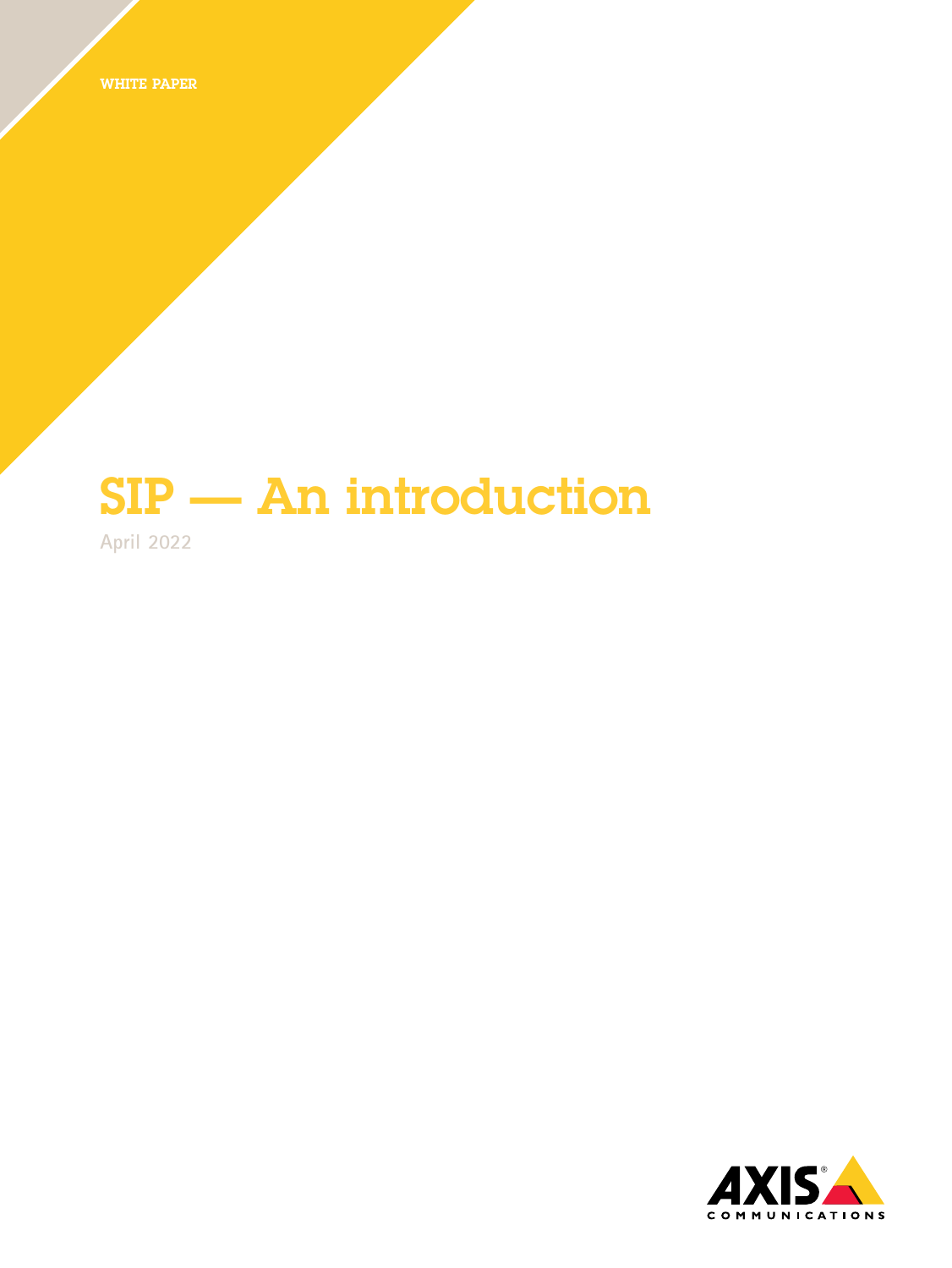## Table of Contents

| 1              | Summary                                                |                                                        | 3 |
|----------------|--------------------------------------------------------|--------------------------------------------------------|---|
| $\overline{2}$ | Introduction                                           |                                                        |   |
| 3              | How does it work?<br>3                                 |                                                        |   |
|                | 3.1                                                    | Peer-to-peer setup $-$ the simple way                  | 3 |
|                | 3.2                                                    | Using a SIP server $(PBX)$ – adding more possibilities | 4 |
|                | 3.3                                                    | Using SIP trunks - assigning a telephone number        | 5 |
| 4              | Inside a "normal" SIP call<br>6                        |                                                        |   |
|                | 4.1                                                    | $SDP$ – negotiating the format to use                  | 6 |
|                | 4.2                                                    | Calls in complex SIP infrastructure                    | 7 |
| 5              | $\overline{7}$<br>DTMF – sending commands in SIP calls |                                                        |   |
| 6              | Complex environments and greater security              |                                                        |   |
|                | 6.1                                                    | NAT traversal – navigating complex networks            | 8 |
|                | 6.2                                                    | Using encryption with SIP                              | 9 |
|                | 9<br>SIP terminology                                   |                                                        |   |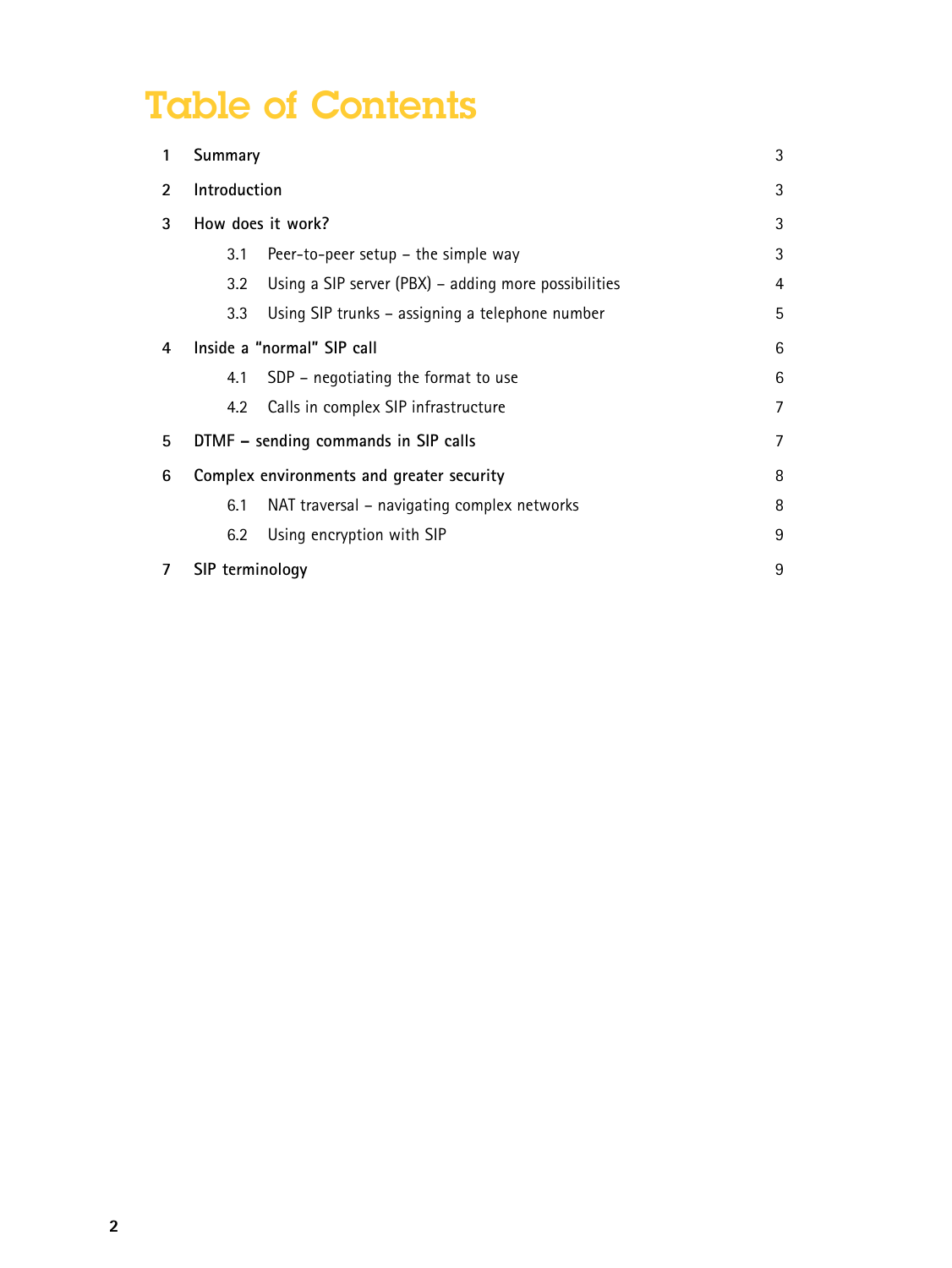### <span id="page-2-0"></span>1 Summary

The session initiation protocol (SIP) provides an additional interface for system integration for security products. SIP is <sup>a</sup> widely adopted standard in the telecommunications industry, and it provides increased flexibility for inter-connectivity and everyday use. Open, standardized interfaces are requested by system integrators, developers and end-users, increasing the value offered to them, as products can be used in <sup>a</sup> variety of systems. Axis products with SIP support are intended for use in both security and communication.

Setting up <sup>a</sup> SIP system can be easy. However, in the case of complicated network topologies or when security requirements and extra call handling functionality is required, SIP server and NAT traversal techniques need to be used, requiring more technical understanding on the part of the installer or technician.

### 2 Introduction

Session Initiation Protocol (SIP) is used to initiate, maintain and terminate multimedia sessions between different parties. These sessions usually consist of audio, but sometimes they also include video. SIP is the standard protocol used in Voice over IP (VoIP) applications and unified communication platforms.

SIP is supported by, for example, AXIS C3003-E Network Horn Speaker and AXIS I8016-LVE Network Video Intercom, and constitutes <sup>a</sup> new way to connect, integrate and control your Axis network products.

### 3 How does it work?

In order to communicate using SIP, at least two SIP clients are needed. A SIP client can be <sup>a</sup> SIP hardphone, softphone, mobile client or SIP-enabled Axis product.

Each SIP client is assigned its own SIP address. A SIP address is similar to an email address, but with the prefix "sip:"

For example, sip:bob@axis.com [sip:<user@]<provider>. This identifier can be used across a number of devices and is analogous to <sup>a</sup> telephone number linked to <sup>a</sup> SIM card, which can be used in <sup>a</sup> number of devices.

#### **3.1 Peer-to-peer setup – the simple way**

A SIP system can take many forms. In its simplest form, the system consists of two or more SIP User Agents (UA) communicating directly with each other. This can be called <sup>a</sup> peer-to-peer setup, <sup>a</sup> direct call setup or local setup. A typical SIP address in this case would take the form sip:<local-ip>, for example, sip:192.168.0.90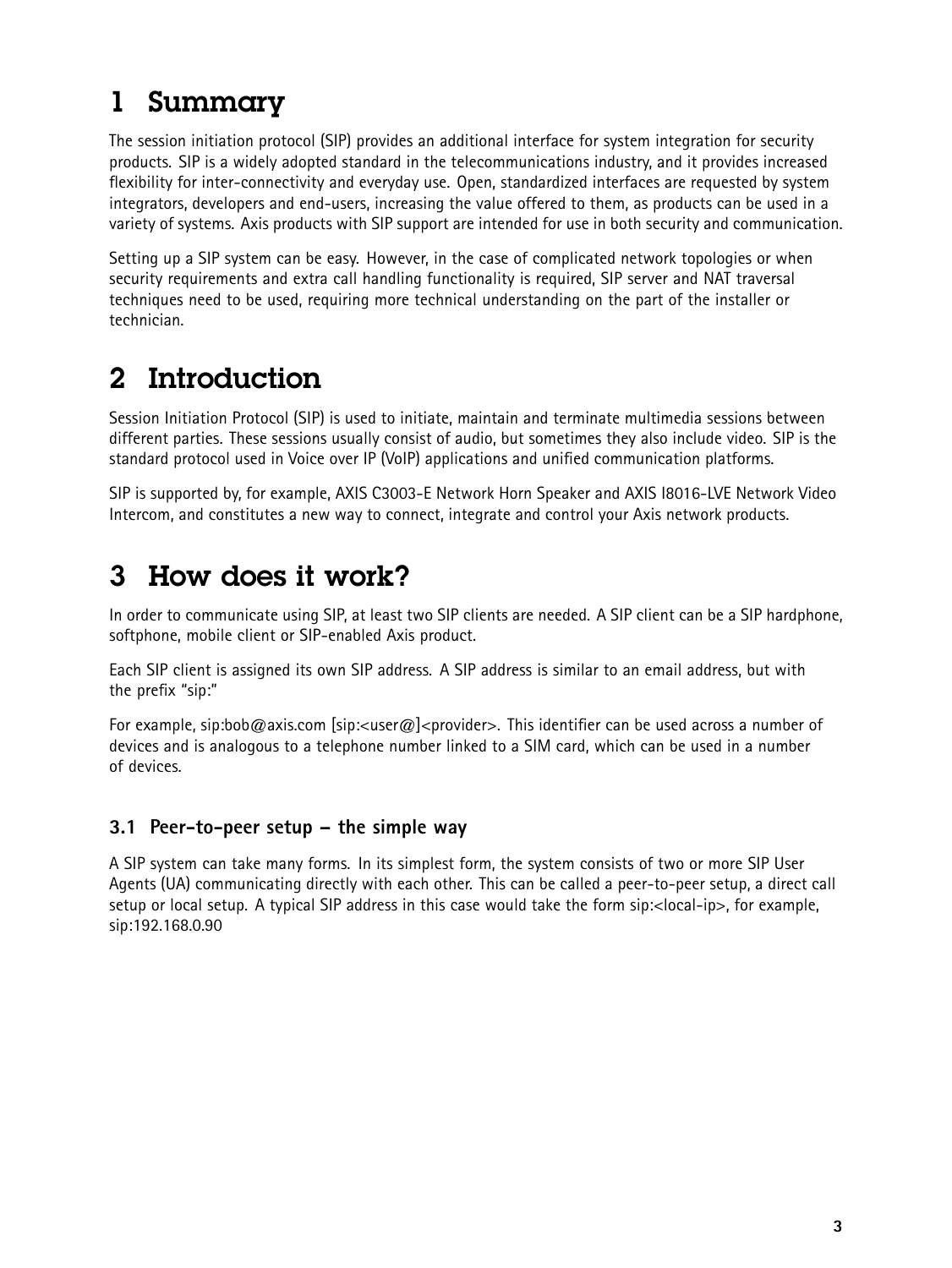<span id="page-3-0"></span>Example: In <sup>a</sup> simple setup these Axis products (1, 2) can use SIP for setting up audio and/or video communication with other SIP devices (3) on the same network, without needing <sup>a</sup> server or PBX.

At the same time they can be connected as any other Axis device to the video management system (4) using the open APIs VAPIX, or ONVIF Profile S.



To make <sup>a</sup> peer-to-peer call from one UA to another on <sup>a</sup> local network, all that is needed is the SIP address containing the unit's IP address. Note that not all SIP clients support peer-to-peer calls.

#### **3.2 Using <sup>a</sup> SIP server (PBX) – adding more possibilities**

A SIP-based VoIP infrastructure scales very well. The next step up in size is to use <sup>a</sup> registrar, Private Branch Exchange (PBX) or SIP server, as <sup>a</sup> central hub. The SIP UAs register with the registrar and can then reach each other UAs simply by dialling an extension on the PBX.

A typical SIP address in this case would use the form sip:<user>@<domain>. Alternatively, it could be sip:<user>@<reqistrar-ip> for example sip:6007@ mysipserver.net. A PBX works like a traditional switchboard, showing the clients' current status, allowing call transfers, voicemail, redirections and much more.

A SIP server usually includes proxy, registrar and redirect functionality. Proxies route calls and provide additional logic to incoming calls. Registrars accept register requests and act as <sup>a</sup> location service for the domain that it handles. Redirect servers redirect the client to contact an alternative SIP address.

The SIP server can be set up as <sup>a</sup> local entity or it can be located offsite. It can be hosted on an intranet or by <sup>a</sup> third-party provider. When making SIP calls across sites, calls are normally initially routed through <sup>a</sup> set of SIP proxies. These proxies query the location of the SIP address to be reached.

Example: Axis products (1, 2) can connect to <sup>a</sup> SIP server (3) locally or hosted by <sup>a</sup> third-party provider. The server handles the setup and termination of calls between SIP devices on the local network or over the Internet. In this setup the device's SIP address is independent of its IP address and the SIP server makes the device accessible as long as it is registered to the server.

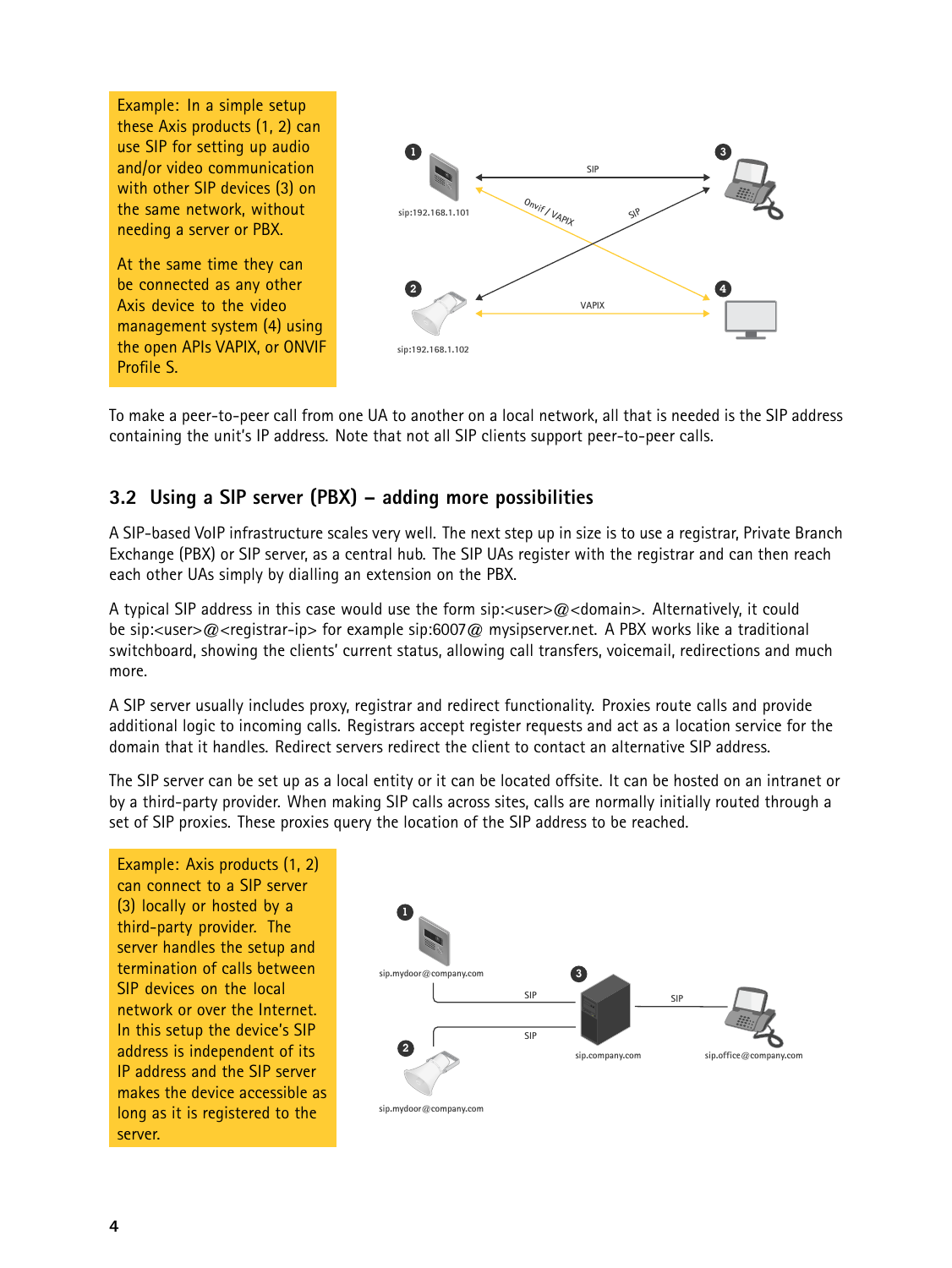<span id="page-4-0"></span>To use your device with <sup>a</sup> SIP server you must create an account on the server with <sup>a</sup> specified user ID and password. To register your device with the server, you need to set up an account on the device, entering the server address, user ID and password.

#### **3.3 Using SIP trunks – assigning <sup>a</sup> telephone number**

Using <sup>a</sup> SIP trunk, SIP UAs can even be switched to the traditional telephone network (PSTN). In this way you can even assign <sup>a</sup> traditional telephone number to the SIP UA.



When used with <sup>a</sup> SIP trunk, the device connects to the server in the way described above. The service provider will usually charge extra for external numbers.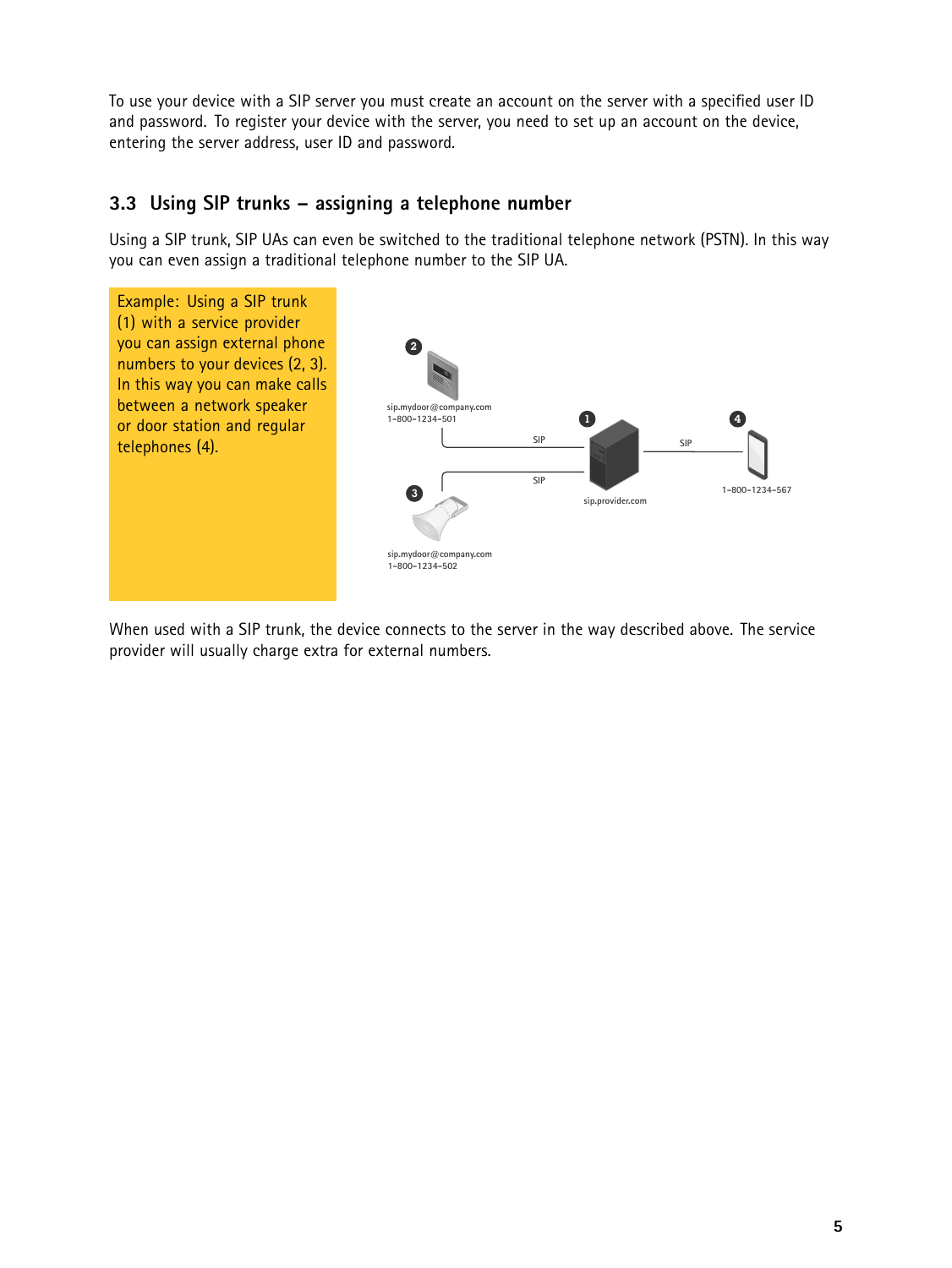### <span id="page-5-0"></span>4 Inside a "normal" SIP call

In order to make <sup>a</sup> SIP call <sup>a</sup> sequence of steps are performed to exchange information between the UA initiating and receiving the call.



When initiating <sup>a</sup> call, the Initiator UA (1) sends <sup>a</sup> request or an INVITE to the Recipient UA (2) SIP address. The INVITE contains <sup>a</sup> Session Description Protocol (SDP) body describing the media formats available and contact information for the initiator of the call.

Upon receiving the INVITE, the recipient immediately acknowledges this by answering with <sup>a</sup> 100 TRYING response.

The receiving UA then compares the offered media formats described in the SDP with its own. If <sup>a</sup> common format can be decided on, the UA alerts the recipient that there is an incoming call and sends <sup>a</sup> provisional response back to the initiating UA - 180 RINGING.

When the recipient picks up the call, <sup>a</sup> 200 OK response is sent to the initiator to confirm that <sup>a</sup> connection has been established. This response contains <sup>a</sup> negotiated SDP indicating to the initiator which media formats should be used and where to send the media streams.

The negotiated media streams are now set up using the Real-time Transport Protocol (RTP) with parameters based on the negotiated SDP, and the media travels directly between the two parties. The initiator sends an acknowledgement (ACK) via SIP to acknowledge that it has set up the media streams as agreed. The SIP session is still active but it is no longer involved in the media transfer.

When one of the parties decides to end the call, it sends <sup>a</sup> new request – BYE. Upon receiving <sup>a</sup> BYE, the receiving party acknowledges this with <sup>a</sup> 200 OK and the RTP media streams are then stopped.

#### **4.1 SDP – negotiating the format to use**

Session Description Protocol (SDP) is <sup>a</sup> format for describing streaming media initialization parameters. The SDP body contains information about which media formats (that is, codecs) are supported by the clients and the clients' preferred codec selection order.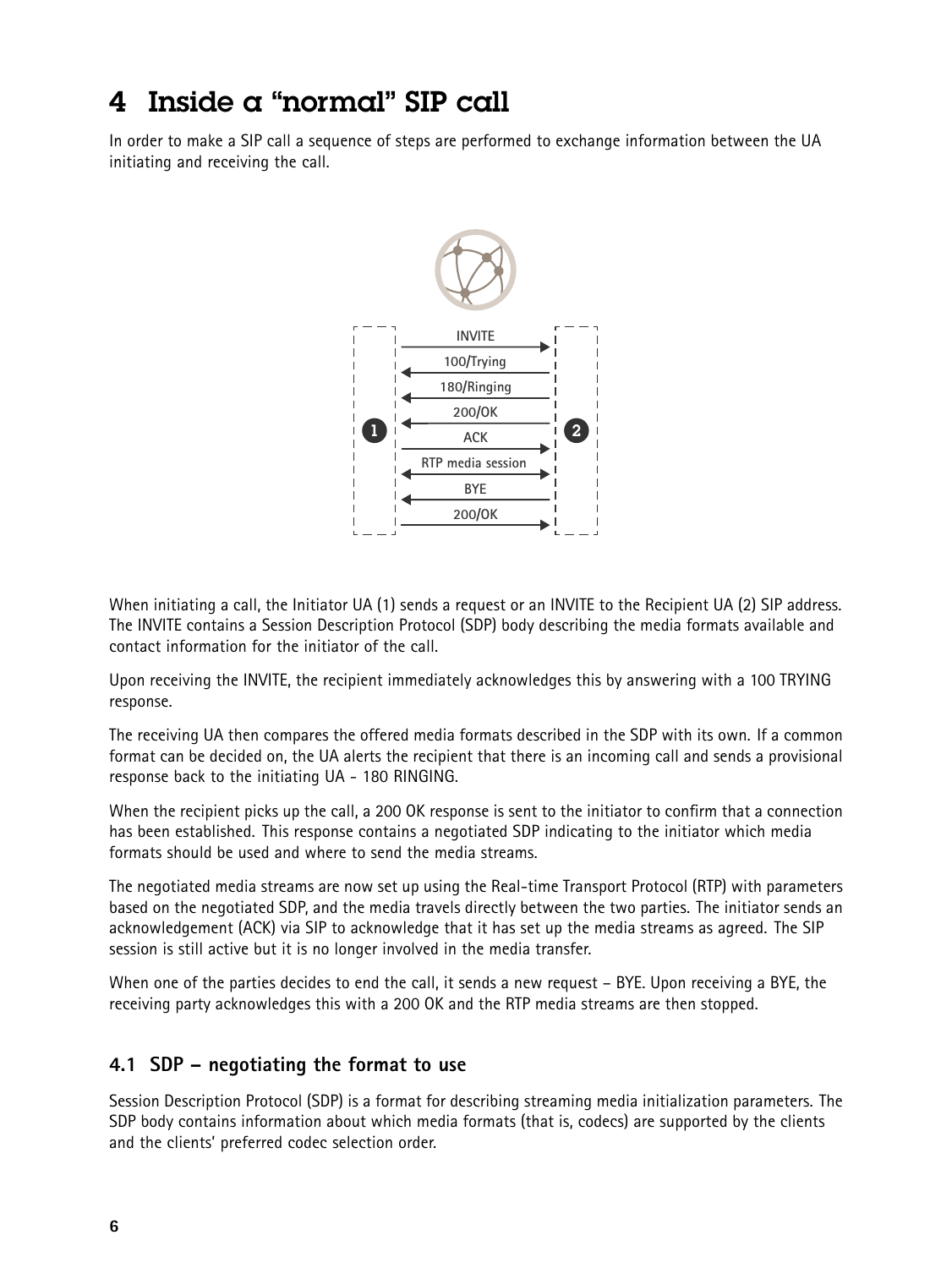<span id="page-6-0"></span>Typical audio codecs used for SIP calls are PCMU, PCMA, G.722, G.726 and L16. If multiple overlapping codecs are supported by both the initiator and the recipient, the codec with the highest priority on the recipient side will normally be selected. The choice of codecs ultimately affects the bandwidth, so careful consideration should be taken to meet compatibility requirements to other SIP UAs and to maintain <sup>a</sup> bandwidth requirement that suits the use case. For example, in <sup>a</sup> local network where all clients support L16, the choice of uncompressed audio works well. However, if the SIP UA is to be accessed via the Internet through <sup>a</sup> 3G mobile phone, PCMU is <sup>a</sup> better choice.

#### **4.2 Calls in complex SIP infrastructure**

In <sup>a</sup> more complex SIP infrastructure setup, the initiation looks <sup>a</sup> little different, as the SIP session is set up step-by-step for each hop. However, once the SIP session is set up, traffic is normally not routed, but instead travels directly between the different parties, as in the previous example.



Figure 1. Call setup in a complex SIP infrastructure. Media RTP streams (1) travel directly between the parties *once the SIP session has been set up between initiator (2) and recipient (3).*

### 5 DTMF – sending commands in SIP calls

Dual-Tone Multiple-Frequency (DTMF) is <sup>a</sup> format used to send information over <sup>a</sup> telephone connection. DTMF signals can be sent in SIP calls and can be used to give instructions to <sup>a</sup> SIP device. The DTMF character range consists of digits 0-9, letters A-D, \* and #.

For example, in <sup>a</sup> call to <sup>a</sup> SIP-enabled intercom, the DTMF character '5' could be sent from the phone's keypad, which can be configured to be interpreted by the receiver as the command for unlocking the door.

There are three different ways of sending DTMF in <sup>a</sup> SIP call: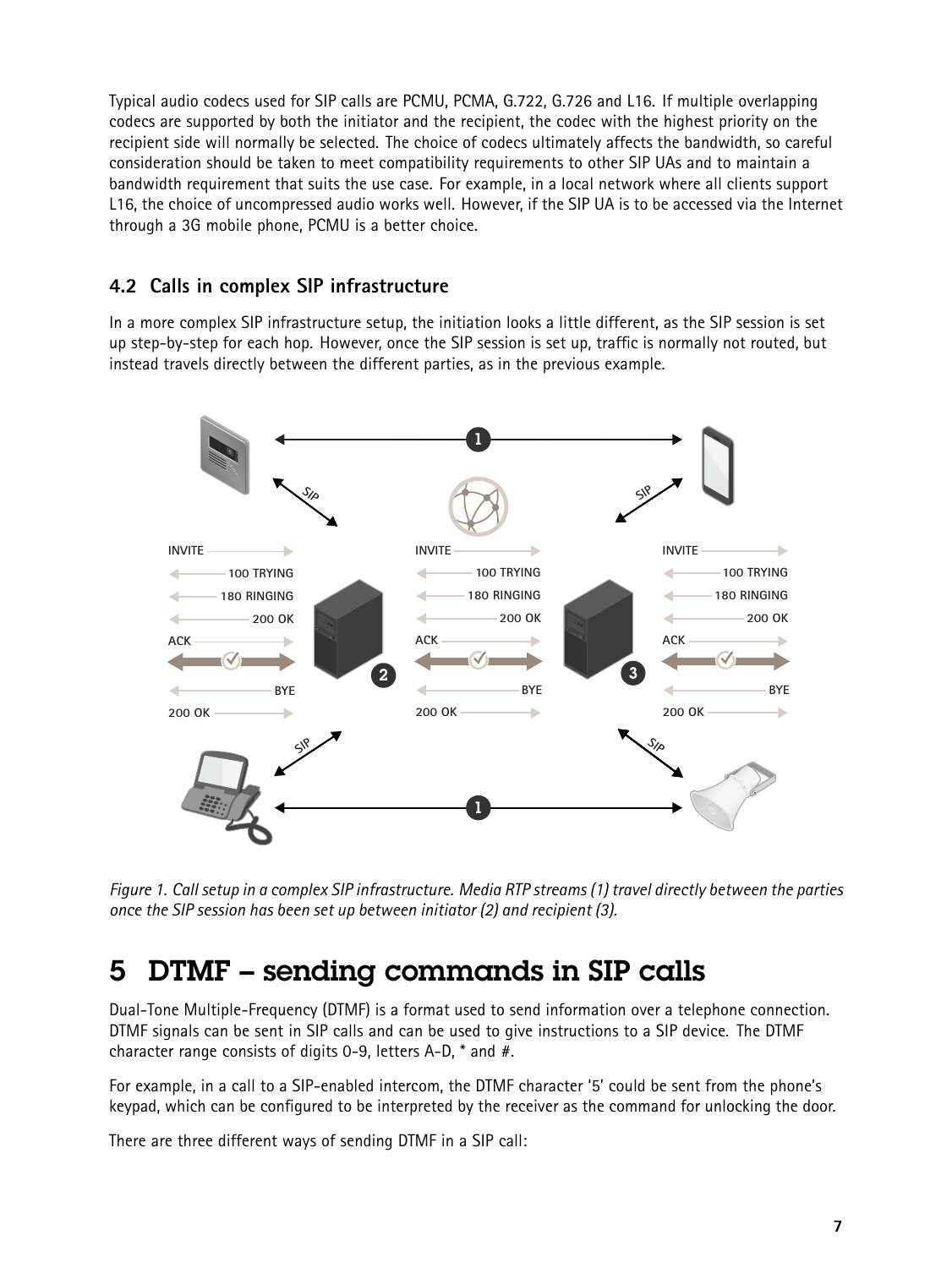- <span id="page-7-0"></span>• The traditional in-band method, where the signal is actually an audio pulse interleaved with the audio stream. However, this is unreliable and only works with non-compressed codecs.
- The SIP INFO method, where the DTMF character is sent in <sup>a</sup> SIP message in the signaling stream. This method is very reliable and out-of-band, but only has limited support.
- The RTP method (RFC2833), where the DTMF character is encoded as an RTP package and sent out-of-band. This is the de-facto standard and enjoys broad support.

### 6 Complex environments and greater security

Complex network environments, such as corporate networks, can cause difficulties when using SIP. The same is true if you wish to use encryption.

#### **6.1 NAT traversal – navigating complex networks**

In <sup>a</sup> more complex network environment, it may be necessary to utilize Network Address Translation (NAT). NAT is <sup>a</sup> way to publicly represent IP addresses located on <sup>a</sup> private local network. This means that all units in <sup>a</sup> private sub-network share <sup>a</sup> common IP address prefix, for example, 192.168.1.XXX. This is the address they use when communicating with each other. When they communicate with another network, this address is translated to the router's public address, and appended with <sup>a</sup> port mapping

- •192.168.1.24 => 184.13.12.33:44221
- •192.168.1.121 => 184.13.12.33:24325, and so on.

As the translation table is stored in the router, in most cases it is not possible for an external user to learn the address of <sup>a</sup> NAT:ed device. When communicating over SIP, this can result in one of the following problems:

- •Unable to initiate, update or terminate <sup>a</sup> session, that is, not possible to call, hold or hang up.
- •No media stream(s).
- •One-directional media stream(s).



To solve these issues, SIP supports three different NAT techniques:

• STUN – This is <sup>a</sup> way of asking <sup>a</sup> server at <sup>a</sup> known location what the unit's public address is. The STUN server returns the public IP and port mapping used to make the request. The result is then used in the signaling and media transfer, and this works in most situations.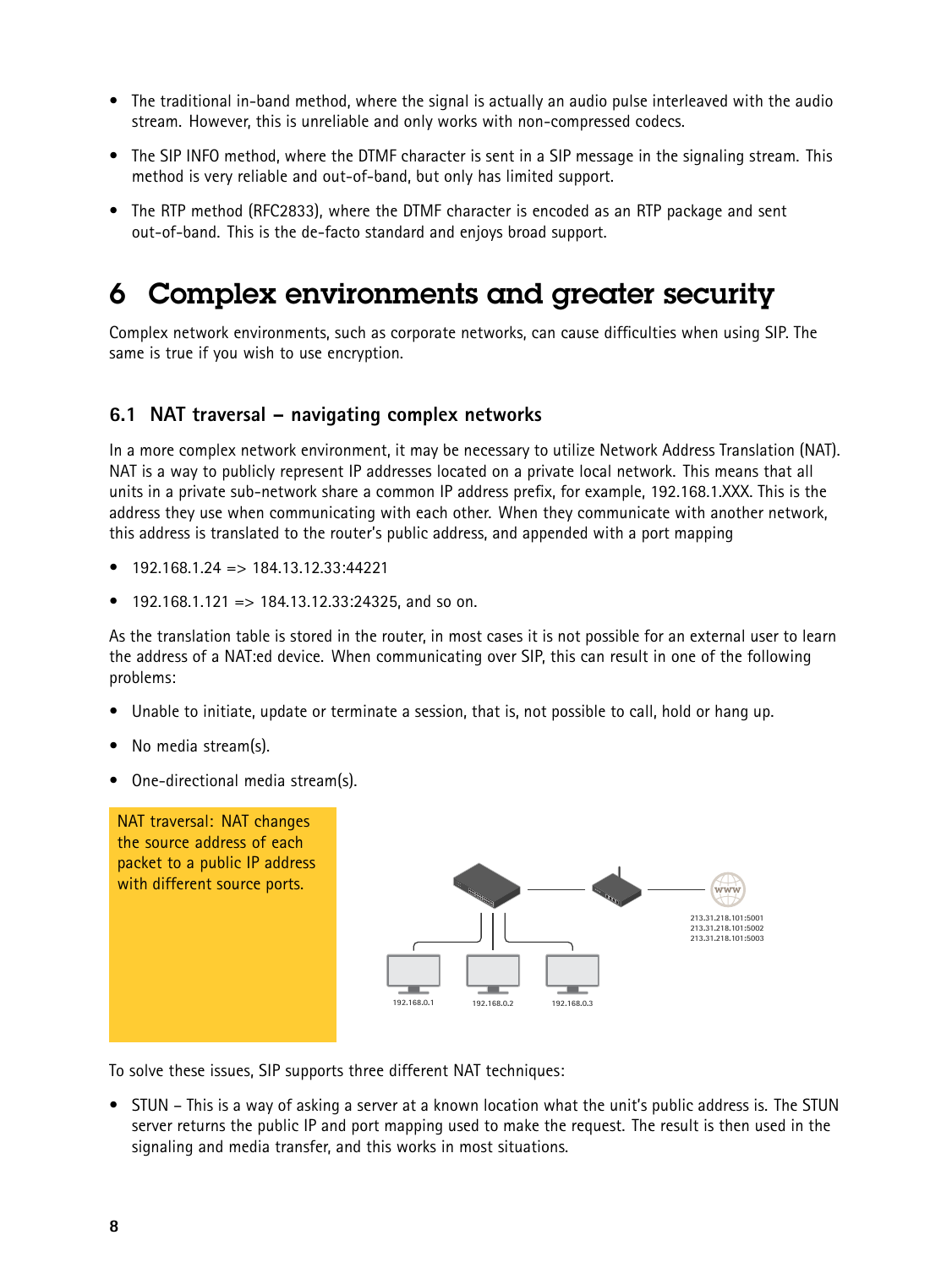- <span id="page-8-0"></span>• TURN – When using TURN, all traffic is relayed through <sup>a</sup> known server. This adds an extra overhead as the machine hosting the TURN server must be powerful enough to route all media for each client using the service. This is <sup>a</sup> more expensive solution, but can work in some situations where STUN does not.
- ICE The ICE protocol gathers all IP addresses it can find that are related to <sup>a</sup> SIP UA and then tries to calculate which one should be used. When used in combination with STUN and TURN on both the initiating and receiving SIP UA, it increases the chances of successfully establishing SIP calls.

#### **6.2 Using encryption with SIP**

SIP signalling traffic is normally sent over the connection-less UDP protocol. It can also be sent over TCP, in which case it can also be encrypted with Transport Layer Security (TLS).

To ensure that <sup>a</sup> secure connection is used for <sup>a</sup> call, the SIP protocol utilizes an addressing scheme called Secure SIP (SIPS), which requires that the transport mode is set to TLS. When making <sup>a</sup> call, the dialled SIP address is prefixed with "sips:" rather than "sip"; for example: sips:bob@biloxi.ex.com instead of sip:bob@biloxi.ex.com. This mandates that each hop must be secured with TLS and requires the receiving end to employ the same security level. Calling <sup>a</sup> sip-prefixed address when using TLS only ensures that the first hop is encrypted.

To obtain the highest level of security, the following measures should be taken:

- Transport mode should be set to TLS.
- The sips prefix should be used at all times.
- SIP INFO should be used for sending DTMF tones, as this is sent in the encrypted channel.

Note that not all clients support Secure SIP.

| 3G            | Third-generation mobile telecommunications technology                        |
|---------------|------------------------------------------------------------------------------|
| <b>API</b>    | Application Programming Interface                                            |
| Codec         | Coder-decoder                                                                |
| Hardphone     | Hardware that makes telephone calls, that is, a phone                        |
| Softphone     | Software program that makes telephone calls                                  |
| <b>ICE</b>    | Interactive Connectivity Establishment                                       |
| IP            | Internet Protocol                                                            |
| Mobile client | Software program on a mobile device that makes telephone calls               |
| <b>NAT</b>    | <b>Network Address Translation</b>                                           |
| <b>PBX</b>    | Private Branch Exchange                                                      |
| <b>PSTN</b>   | Public Switched Telephone Network, that is, the regular telephone<br>network |
| <b>RTP</b>    | Real-time Transport Protocol                                                 |
| <b>SDP</b>    | Session Description Protocol                                                 |
| <b>SIM</b>    | Subscriber Identity Module                                                   |

### 7 SIP terminology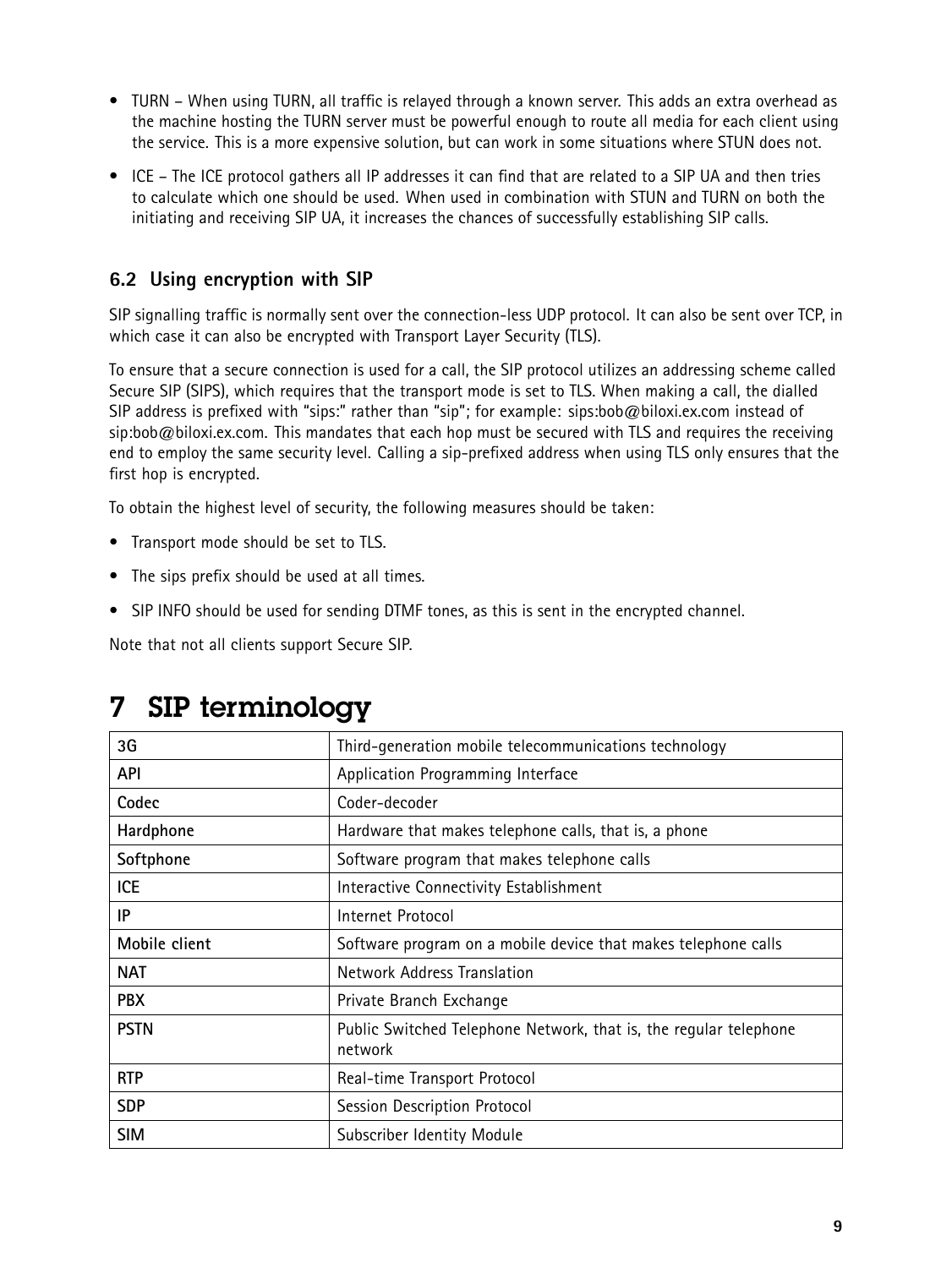| <b>SIP</b>            | Session Initiation Protocol                                                                                |
|-----------------------|------------------------------------------------------------------------------------------------------------|
| SIP server            | Main component of an IP PBX. Handles call setup and call tear down.<br>Also called SIP Proxy or Registrar. |
| <b>SIPS</b>           | Secure SIP                                                                                                 |
| SIP URI (SIP address) | Uniform Resource Identifier. The unique address of the SIP UA.                                             |
| <b>STUN</b>           | Session Traversal Utilities for NAT                                                                        |
| <b>TCP</b>            | <b>Transmission Control Protocol</b>                                                                       |
| <b>TLS</b>            | <b>Transport Layer Security</b>                                                                            |
| <b>TURN</b>           | Traversal Using Relays around NAT                                                                          |
| <b>UDP</b>            | User Datagram Protocol                                                                                     |
| <b>UA</b>             | User Agent.<br>Both end-points of a communication session.                                                 |
| VolP                  | Voice over IP                                                                                              |